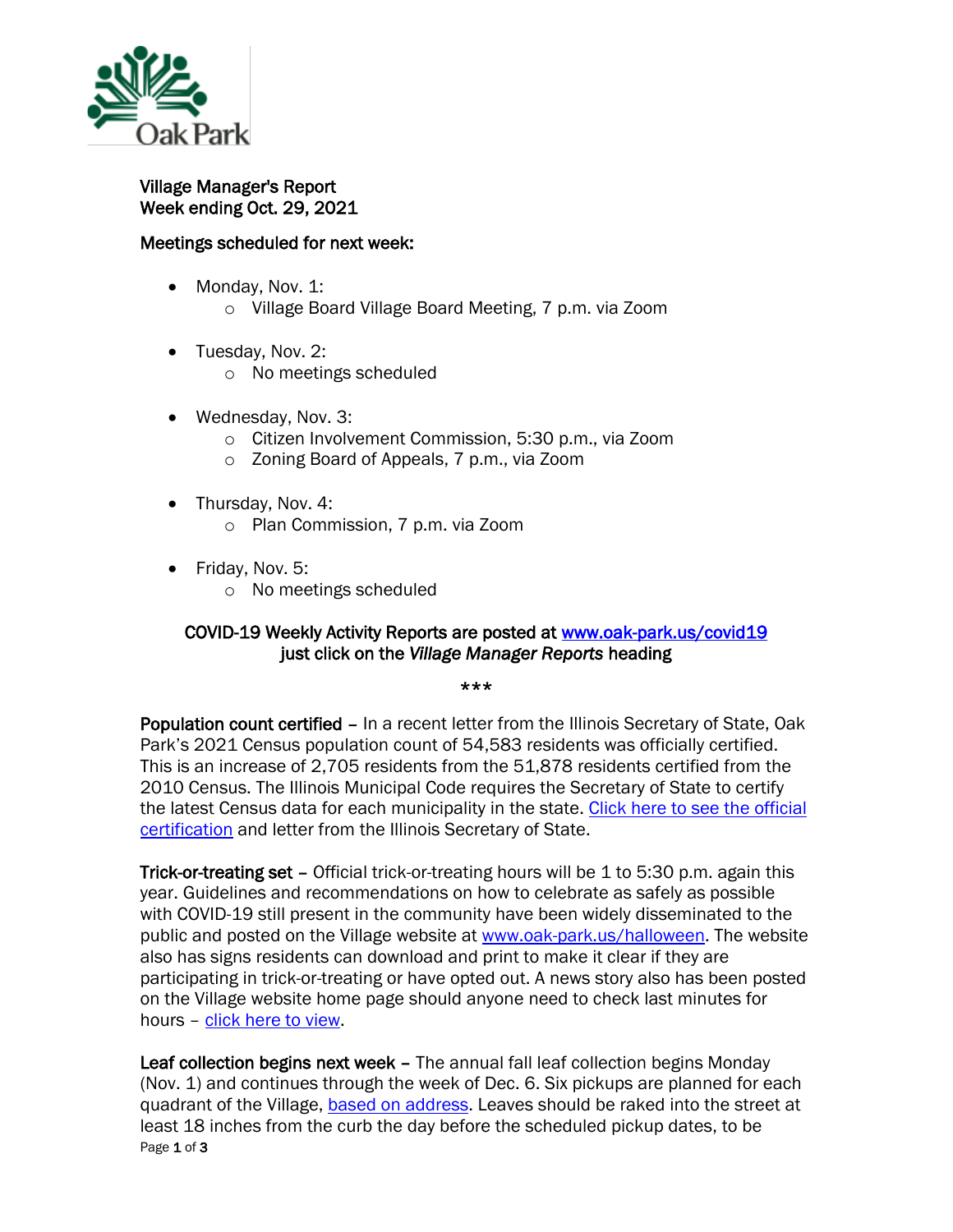collected the following day. Residents who miss a scheduled pickup date should keep their leaves on the parkway until the night before the next scheduled pickup. In addition, residents are urged to consider composting or using the leaves as garden mulch instead of raking. [More information is posted on the Village website.](https://www.oak-park.us/newsletters/septemberoctober-2021/village-begin-collecting-leaves-november)

Season's final Farmers' Market – The Oak Park Farmers' Market season comes to a close tomorrow (Sat. Oct. 30). The tradition of serving [stone soup](https://www.oak-park.us/our-community/farmers-market/stone-soup-oak-park-farmers-market) made from vendor vegetables will return, with soup ladled up from about 9 a.m. until the pot is empty. Patrons are urged to help make the event earth-friendly by bringing their own mugs. In addition, Pilgrim Church will be selling chocolate donuts and plain donuts with chocolate and apple cinnamon icing. More information on the Oak Park Farmer's Market is posted at [www.oak-park.us/farmersmarket.](http://www.oak-park.us/farmersmarket)

Booster clinic planned - The Oak Park Health Department has organized a drivethrough COVID-19 vaccine booster clinic that will be hosted by the Illinois Department of Public Health from 9 a.m. to 3 p.m. on Friday, Nov. 5 at the Oak Park Public Works Center, 201 South Blvd. Health officials anticipate that the Prizer-BioNTech, Moderna and Johnson & Johnson vaccines will be available at the clinic. More information, including a link to register, will be posted on the Village website at [www.oak](http://www.oak-park.us/vaccine)[park.us/vaccine](http://www.oak-park.us/vaccine) early next week once plans are finalized. The Health Department is also reminding residents that booster shots are widely available to those who are eligible at most national pharmacy chains.

Storm damage report - The Forestry Division of the Public Works Department reported that a tree fell across Oak Park Avenue near Iowa Street on Sunday night, as high winds swept across the region. Most of the local damage was reported in south Oak Park, where several large limbs fell into streets, and many smaller limbs littered the parkways. All of the limbs and brush had been cleared by mid-week.

Parking pilot feedback update – Efforts still are underway to solicit feedback on the parking pilot program. Seventy-five signs have been placed throughout the parking pilot area to encourage residents and parkers to take the online [parking pilot](https://www.surveymonkey.com/r/PR7C9F7)  [program survey.](https://www.surveymonkey.com/r/PR7C9F7) The signs will remain up through November 15. Residents who live within the pilot area bounded by Harlem Avenue east to Oak Park Avenue and South Boulevard south to Harrison Street, including portions of the adjacent business districts, were specifically asked to take the survey. However, residents Village wide also are invited to participate since results may help determine if aspects of the pilot program should be implemented in other areas of the community. The policies the survey is rating include standardized parking limits, exemptions, meter time extensions and graduated pricing at pay stations with the goal of simplifying Oak Park's parking restrictions and regulations.

Ridgeland Avenue bridge repair update – The second stage of the bridge repair project over the I-290 Eisenhower expressway is still in progress. Due to material delays, the project is now anticipated to be completed mid-November. Traffic over the expressway remains restricted to one lane in each direction. The two lanes of open traffic currently are diverted to the west side of the roadway, and the east side is closed for repairs. Pedestrian access is limited to the west side of the bridge.